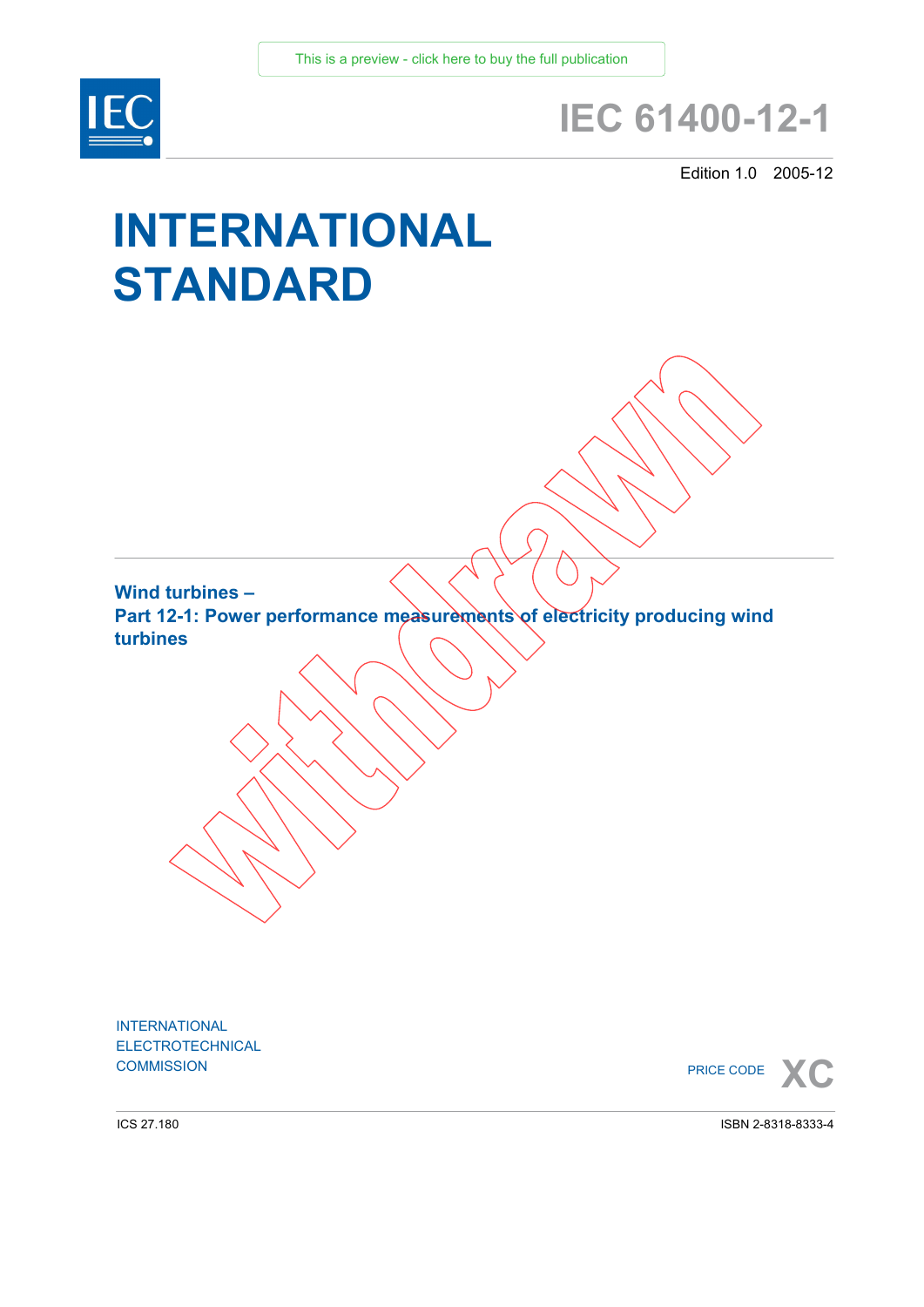61400-12-1 © IEC:2005(E)

# **CONTENTS**

 $-2-$ 

| 1                                                                        |                                                                                                                                                                                                                                                                                                                                                                                                                               |  |  |  |
|--------------------------------------------------------------------------|-------------------------------------------------------------------------------------------------------------------------------------------------------------------------------------------------------------------------------------------------------------------------------------------------------------------------------------------------------------------------------------------------------------------------------|--|--|--|
| 2                                                                        |                                                                                                                                                                                                                                                                                                                                                                                                                               |  |  |  |
| 3                                                                        |                                                                                                                                                                                                                                                                                                                                                                                                                               |  |  |  |
| 4                                                                        |                                                                                                                                                                                                                                                                                                                                                                                                                               |  |  |  |
| 5                                                                        |                                                                                                                                                                                                                                                                                                                                                                                                                               |  |  |  |
|                                                                          | 5.1                                                                                                                                                                                                                                                                                                                                                                                                                           |  |  |  |
|                                                                          | 5.2                                                                                                                                                                                                                                                                                                                                                                                                                           |  |  |  |
| 6                                                                        |                                                                                                                                                                                                                                                                                                                                                                                                                               |  |  |  |
|                                                                          | $\ldots$ \efficients and 16<br>6.1                                                                                                                                                                                                                                                                                                                                                                                            |  |  |  |
|                                                                          | 、. , , , , , , , , , , 16<br>6.2                                                                                                                                                                                                                                                                                                                                                                                              |  |  |  |
|                                                                          | $\searrow$ $\searrow$ $\searrow$ $\searrow$ $\searrow$ $\searrow$ $\searrow$ $\searrow$ $\searrow$ $\searrow$ $\searrow$ $\searrow$ $\searrow$ $\searrow$ $\searrow$ $\searrow$ $\searrow$ $\searrow$ $\searrow$ $\searrow$ $\searrow$ $\searrow$ $\searrow$ $\searrow$ $\searrow$ $\searrow$ $\searrow$ $\searrow$ $\searrow$ $\searrow$ $\searrow$ $\searrow$ $\searrow$ $\searrow$ $\searrow$ $\searrow$ $\searrow$<br>6.3 |  |  |  |
|                                                                          | 6.4                                                                                                                                                                                                                                                                                                                                                                                                                           |  |  |  |
|                                                                          | $\sim$ 17<br>6.5                                                                                                                                                                                                                                                                                                                                                                                                              |  |  |  |
|                                                                          | 6.6                                                                                                                                                                                                                                                                                                                                                                                                                           |  |  |  |
|                                                                          | Wind turbine control system $\frac{1}{2}$<br>6.7                                                                                                                                                                                                                                                                                                                                                                              |  |  |  |
|                                                                          | $\bigcup$ $\bigvee$ $\bigvee$ $\bigvee$ $\bigvee$ $\bigvee$ $\bigvee$ $\bigvee$ $\bigvee$ $\bigvee$ $\bigvee$ $\bigvee$ $\bigvee$ $\bigvee$ $\bigvee$ $\bigvee$ $\bigvee$ $\bigvee$ $\bigvee$ $\bigvee$ $\bigvee$ $\bigvee$ $\bigvee$ $\bigvee$ $\bigvee$ $\bigvee$ $\bigvee$ $\bigvee$ $\bigvee$ $\bigvee$ $\bigvee$ $\bigvee$<br>6.8                                                                                        |  |  |  |
| 7                                                                        | $\sim$ 18                                                                                                                                                                                                                                                                                                                                                                                                                     |  |  |  |
|                                                                          | 7.1                                                                                                                                                                                                                                                                                                                                                                                                                           |  |  |  |
|                                                                          | 7.2                                                                                                                                                                                                                                                                                                                                                                                                                           |  |  |  |
|                                                                          | Data collection (Allen Allen)<br>$\begin{picture}(100,10) \put(0,0){\vector(1,0){10}} \put(15,0){\vector(1,0){10}} \put(15,0){\vector(1,0){10}} \put(15,0){\vector(1,0){10}} \put(15,0){\vector(1,0){10}} \put(15,0){\vector(1,0){10}} \put(15,0){\vector(1,0){10}} \put(15,0){\vector(1,0){10}} \put(15,0){\vector(1,0){10}} \put(15,0){\vector(1,0){10}} \put(15,0){\vector(1,0){10}} \put(15,0){\vector($<br>7.3           |  |  |  |
|                                                                          | 7.4                                                                                                                                                                                                                                                                                                                                                                                                                           |  |  |  |
|                                                                          | $\sim$ 19<br>Data correction<br>7.5                                                                                                                                                                                                                                                                                                                                                                                           |  |  |  |
|                                                                          | Database $\ldots$<br>7.6                                                                                                                                                                                                                                                                                                                                                                                                      |  |  |  |
| 8                                                                        |                                                                                                                                                                                                                                                                                                                                                                                                                               |  |  |  |
|                                                                          | 8.1                                                                                                                                                                                                                                                                                                                                                                                                                           |  |  |  |
|                                                                          | 8.2<br>8.3                                                                                                                                                                                                                                                                                                                                                                                                                    |  |  |  |
|                                                                          | 8.4                                                                                                                                                                                                                                                                                                                                                                                                                           |  |  |  |
| 9                                                                        | Reporting format 23                                                                                                                                                                                                                                                                                                                                                                                                           |  |  |  |
|                                                                          |                                                                                                                                                                                                                                                                                                                                                                                                                               |  |  |  |
|                                                                          |                                                                                                                                                                                                                                                                                                                                                                                                                               |  |  |  |
|                                                                          |                                                                                                                                                                                                                                                                                                                                                                                                                               |  |  |  |
|                                                                          |                                                                                                                                                                                                                                                                                                                                                                                                                               |  |  |  |
|                                                                          |                                                                                                                                                                                                                                                                                                                                                                                                                               |  |  |  |
|                                                                          |                                                                                                                                                                                                                                                                                                                                                                                                                               |  |  |  |
|                                                                          | Annex E (informative) Theoretical basis for determining the uncertainty of                                                                                                                                                                                                                                                                                                                                                    |  |  |  |
|                                                                          |                                                                                                                                                                                                                                                                                                                                                                                                                               |  |  |  |
| Annex G (normative) Mounting of instruments on the meteorological mast66 |                                                                                                                                                                                                                                                                                                                                                                                                                               |  |  |  |
| Annex H (normative) Power performance testing of small wind turbines74   |                                                                                                                                                                                                                                                                                                                                                                                                                               |  |  |  |
|                                                                          |                                                                                                                                                                                                                                                                                                                                                                                                                               |  |  |  |
|                                                                          |                                                                                                                                                                                                                                                                                                                                                                                                                               |  |  |  |
|                                                                          |                                                                                                                                                                                                                                                                                                                                                                                                                               |  |  |  |
|                                                                          |                                                                                                                                                                                                                                                                                                                                                                                                                               |  |  |  |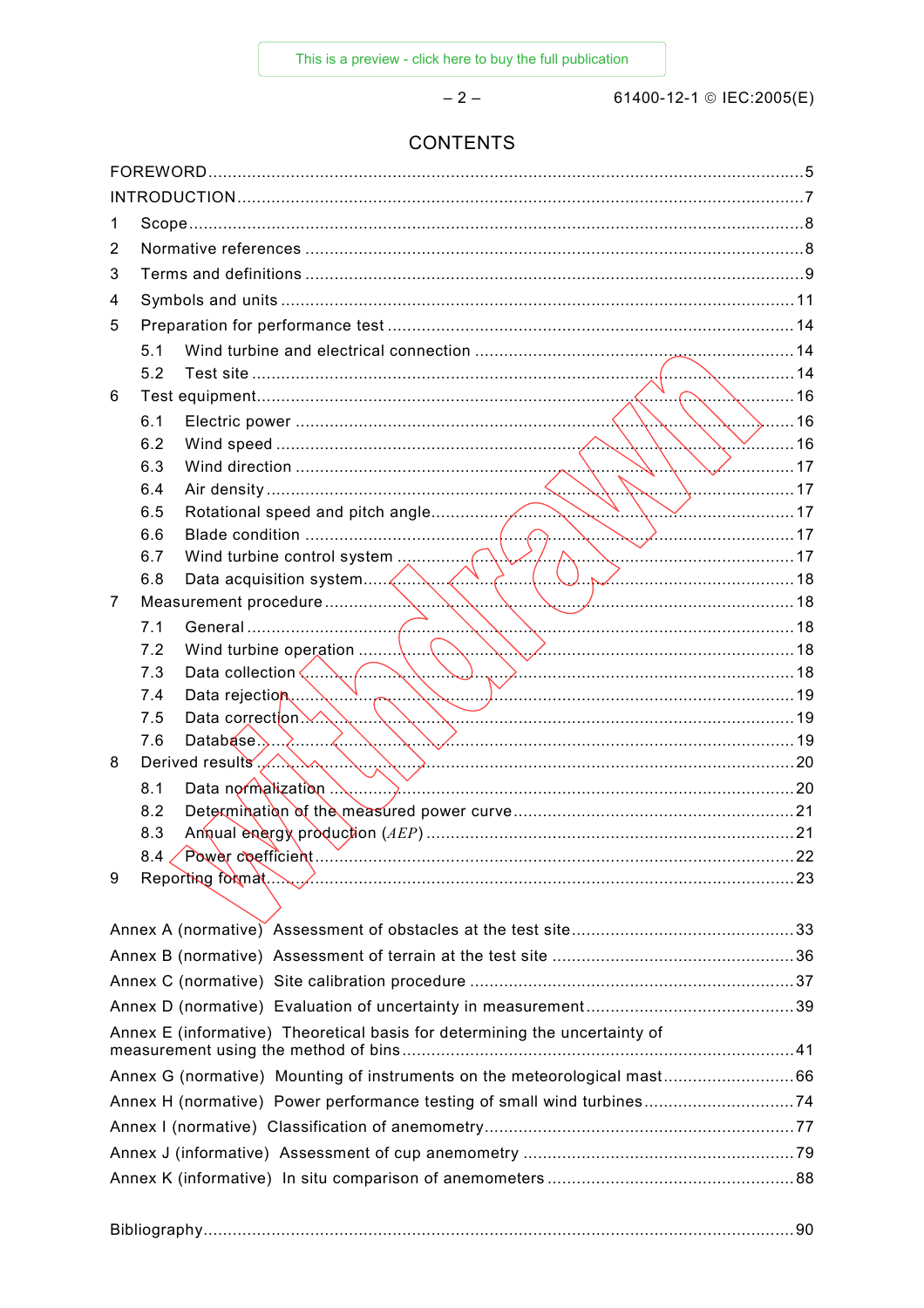61400-12-1 © IEC:2005(E)

| Figure 1 – Requirements as to distance of the meteorological mast and maximum<br>allowed measurement sectors                                                                                                                                               | 15 |
|------------------------------------------------------------------------------------------------------------------------------------------------------------------------------------------------------------------------------------------------------------|----|
| Figure 2 - Presentation of example database A and B: power performance test scatter<br>plots sampled at 1 Hz (mean values averaged over 10 min)                                                                                                            | 26 |
| Figure 3 – Presentation of example measured power curve for databases A and B                                                                                                                                                                              | 27 |
|                                                                                                                                                                                                                                                            | 28 |
| Figure 5 – Presentation of example site calibration (only the sectors 20 $^{\circ}$ to 30 $^{\circ}$ , 40 $^{\circ}$ to<br>$60^\circ$ , 160° to 210° and 330° to 350° are valid sectors)                                                                   | 29 |
| Figure A.1 – Sectors to exclude due to wakes of neighbouring and operating wind                                                                                                                                                                            | 34 |
| Figure A.2 – An example of sectors to exclude due to wakes of the wind turbine under<br>test, a neighbouring and operating wind turbine and a significant obstacle                                                                                         | 35 |
| Figure B.1 – Illustration of area to be assessed, top view                                                                                                                                                                                                 | 36 |
| Figure G.1 – Example of a top-mounted anemometer and requirements for mounting                                                                                                                                                                             | 66 |
| Figure G.2 – Example of alternative top-mounted primary and control anemometers<br>positioned side-by-side and wind vane and other instruments on the boom                                                                                                 | 67 |
| Figure G.3 - Example of a top-mounted anemometer/and mounting of control<br>anemometer, wind vane and other sensors on a boom                                                                                                                              | 68 |
| Figure G.4 – Example of top-mounted primary and control anemometers positioned<br>side-by-side, wind vane and other instruments on the boom                                                                                                                | 69 |
| Figure G.5 - Iso-speed plot of local flow speed around a cylindrical mast, normalised<br>by free-field wind speed (from the left); analysis by 2 dimensional Navier-Stokes<br>computations                                                                 | 70 |
| Figure G.6 – Centre-line relative wind speed as a function of distance R from the<br>centre of a tubular mast and mast diameter d.                                                                                                                         | 70 |
| Figure G.7 – Representation of a three-legged lattice mast showing the centre-line<br>wind speed deficit, the actuator disc representation of the mast with the leg distance $L$<br>and distance R from the centre of the mast to the point of observation | 71 |
| Figure G.8 – Iso-speed plot of local flow speed around a triangular lattice mast with a<br>$C_{\text{T}}$ of 0,5 normalised by free-field wind speed (from the left); analysis by 2<br>dimensional Navier-Stokes computation and actuator disc theory.     | 72 |
| Figure G.9 - Centre-line relative wind speed as a function of distance R from the                                                                                                                                                                          |    |
| Figure J.1 - Measured angular response of a cup anemometer compared to cosine                                                                                                                                                                              |    |
| Figure J.2 – Wind tunnel torque measurements on a cup anemometer at 8 m/s  80                                                                                                                                                                              |    |
|                                                                                                                                                                                                                                                            |    |
| Figure J.4 - Distribution of vertical wind speed components assuming a fixed ratio                                                                                                                                                                         |    |
| Figure J.5 – Calculation of the total deviation with respect to the cosine response83                                                                                                                                                                      |    |
| Figure J.6 - Probability distributions for three different average angles of inflow 84                                                                                                                                                                     |    |
| Figure J.7 - Total deviation from cosine response for three different average angles of                                                                                                                                                                    |    |
| Figure J.8 - Example of an anemometer that does not fulfil the slope criterion  85                                                                                                                                                                         |    |
|                                                                                                                                                                                                                                                            |    |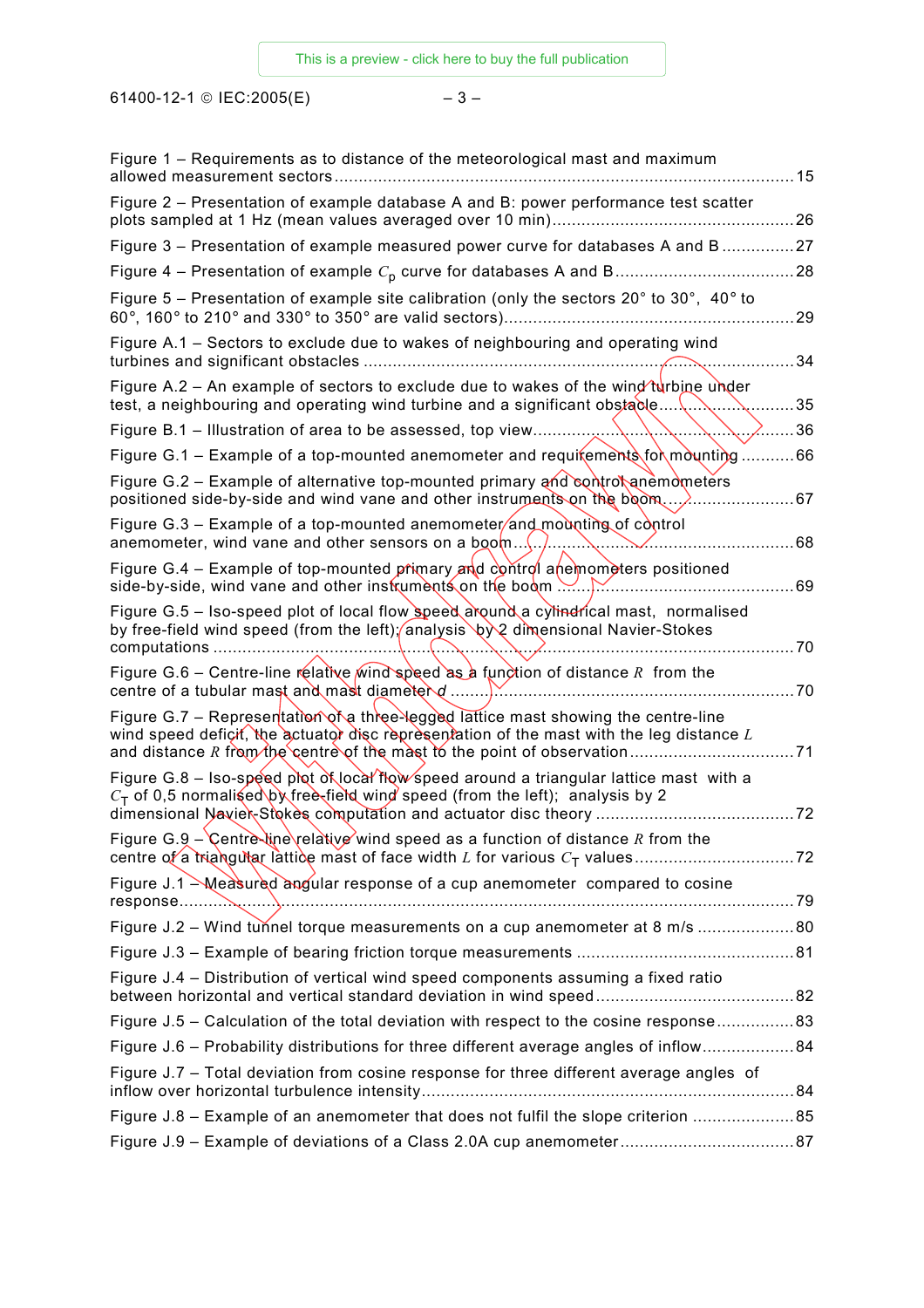$-4 - 61400 - 12 - 1 \odot \text{IEC:}2005(E)$ 

| Table 1 – Example of presentation of a measured power curve for database A 30          |    |
|----------------------------------------------------------------------------------------|----|
| Table 2 – Example of presentation of a measured power curve for database B 31          |    |
| Table 3 – Example of presentation of estimated annual energy production (database A)32 |    |
| Table 4 – Example of presentation of estimated annual energy production (database B)32 |    |
|                                                                                        |    |
|                                                                                        |    |
| 43                                                                                     |    |
|                                                                                        |    |
|                                                                                        | 53 |
|                                                                                        | 54 |
|                                                                                        | 55 |
| Table E.6 - Category B uncertainties (database A)                                      | 56 |
| Table E.7 - Category B uncertainties (database B)                                      | 57 |
| Table F.1 - Example of evaluation of anemometer calibration uncertainty.<br>. 62       |    |
|                                                                                        |    |
|                                                                                        |    |
| Table I.1 - Influence parameter ranges (based on 10 min averages) of Classes A and B78 |    |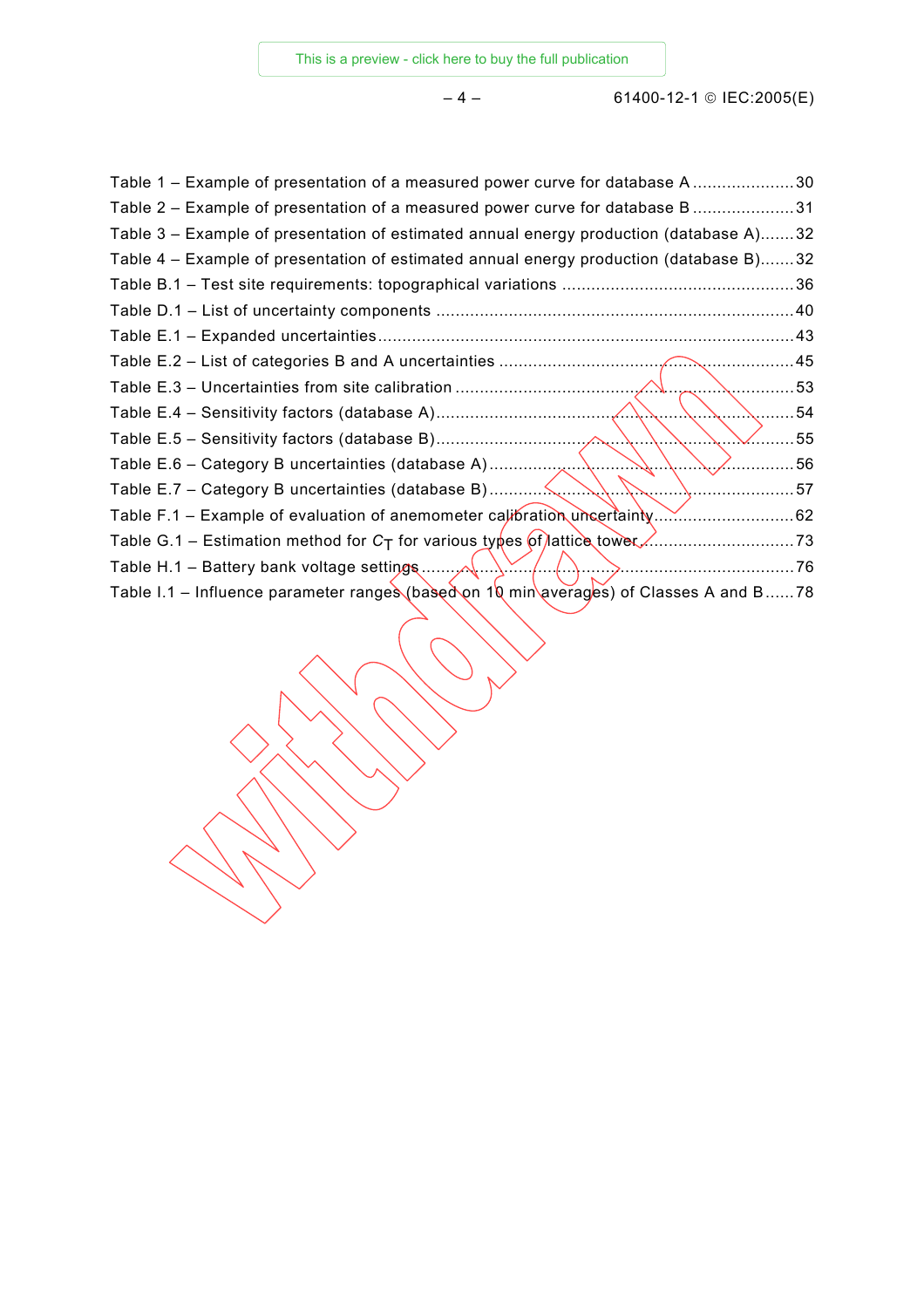61400-12-1 © IEC:2005(E) – 5 –

### INTERNATIONAL ELECTROTECHNICAL COMMISSION  $\frac{1}{2}$

#### **WIND TURBINES –**

# **Part 12-1: Power performance measurements of electricity producing wind turbines**

#### FOREWORD

- 1) The International Electrotechnical Commission (IEC) is a worldwide organization for standardization comprising all national electrotechnical committees (IEC National Committees). The object of IEC is to promote international co-operation on all questions concerning standardization in the electrical and electronic fields. To this end and in addition to other activities, IEC publishes International Standards, Technical Specifications, Technical Reports, Publicly Available Specifications (PAS) and Guides (hereafter reterred to as "IEC Publication(s)"). Their preparation is entrusted to technical committees; any IEC National Committee interested in the subject dealt with may participate in this preparatory work. International, governmental and nongovernmental organizations liaising with the IEC also participate in this preparation. IEC collaborates closely with the International Organization for Standardization (ISO) in accordance with conditions determined by agreement between the two organizations.
- 2) The formal decisions or agreements of IEC on technical matters express, as nearly as possible, an international consensus of opinion on the relevant subjects since each technical committee has representation from all interested IEC National Committees.
- 3) IEC Publications have the form of recommendations for international use and are accepted by IEC National Committees in that sense. While all reasonable efforts are made to ensure that the technical content of IEC Publications is accurate, IEC cannot be held responsible for the way in which they are used or for any misinterpretation by any end user.
- 4) In order to promote international uniformity, IEC National Committees undertake to apply IEC Publications transparently to the maximum extent possible *in* their national and regional publications. Any divergence between any IEC Publication and the corresponding national or regional publication shall be clearly indicated in the latter.
- 5) IEC provides no marking procedure to indicate its approval and cannot be rendered responsible for any equipment declared to be in conformity with an IEC Publication.
- 6) All users should ensure that they have the latest edition of this publication.
- 7) No liability shall attach to IEC or its directors, employees, servants or agents including individual experts and members of its technical committees and IEC National Committees for any personal injury, property damage or other damage of any nature whatsoever, whether direct or indirect, or for costs (including legal fees) and expenses arising out of the publication, use of, or reliance upon, this IEC Publication or any other IEC Publications.
- 8) Attention is drawn to the Normative references cited in this publication. Use of the referenced publications is indispensable for the correct application of this publication.
- 9) Attention is drawn to the possibility that some of the elements of this IEC Publication may be the subject of patent rights. IEC shall not be held responsible for identifying any or all such patent rights.

International Standard IEC 61400-12-1 has been prepared by IEC technical committee 88: Wind turbines.

This standard cancels and replaces IEC 61400-12 published in 1998. This first edition of IEC 61400-12-1 constitutes a technical revision. IEC 61400-12-2 and IEC 61400-12-3 are additions to IEC 61400-12-1.

The text of this standard is based on the following documents:

| FDIS        | Report on voting |
|-------------|------------------|
| 88/244/FDIS | 88/251/RVD       |

Full information on the voting for the approval of this standard can be found in the report on voting indicated in the above table.

This publication has been drafted in accordance with the ISO/IEC Directives, Part 2.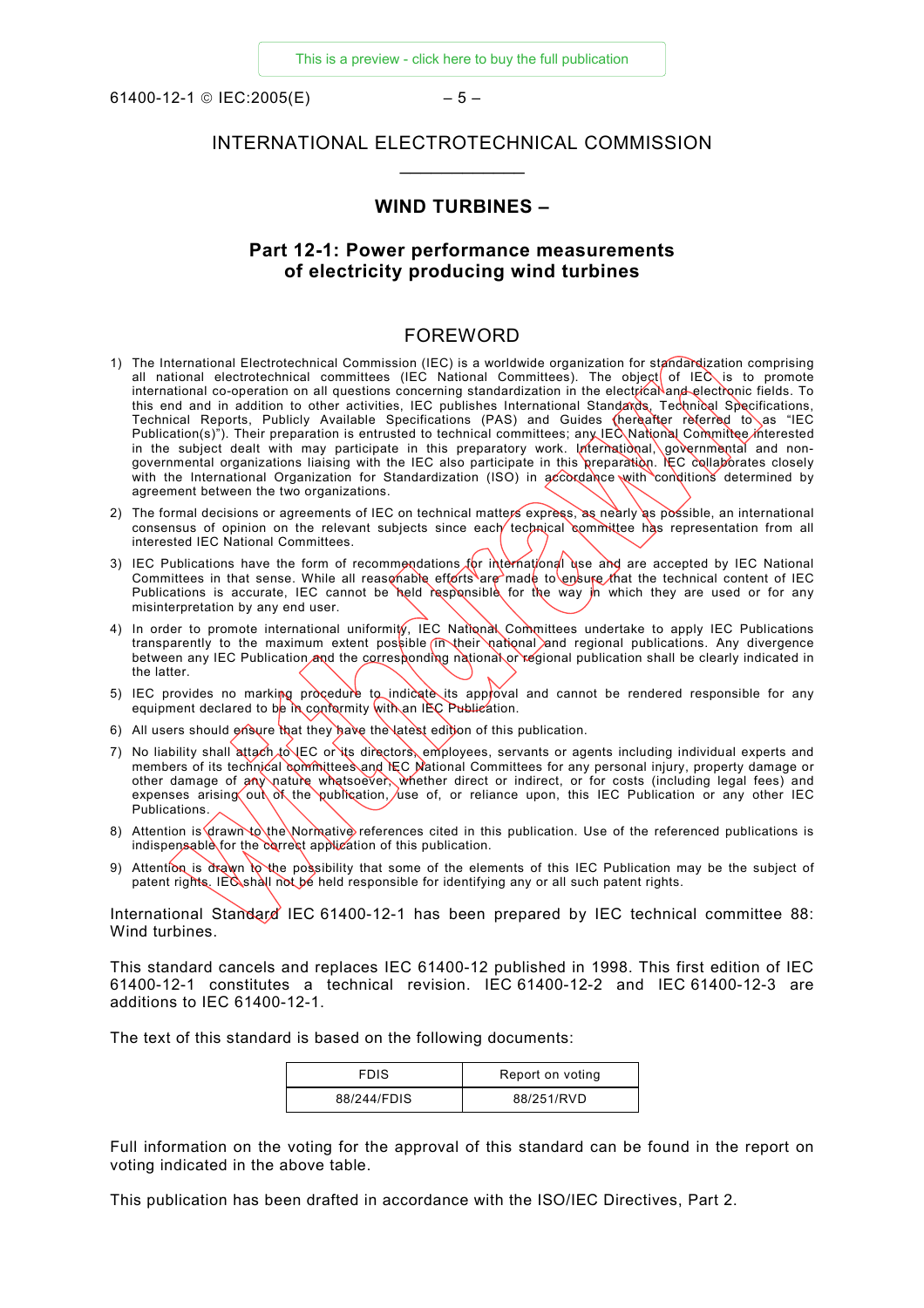$-6 - 61400 - 12 - 1 \odot 1E$ C:2005(E)

IEC 61400-12 consists of the following parts, under the general title *Wind turbines:* 

Part 12-1: Power performance measurements of electricity producing wind turbines

Part 12-2: Verification of power performance of individual wind turbines (under consideration)

Part 12-3: Wind farm power performance testing (under consideration)

The committee has decided that the contents of this publication will remain unchanged until the maintenance result date indicated on the IEC web site under "http://webstore.iec.ch" in the data related to the specific publication. At this date, the publication will be

- reconfirmed;
- withdrawn;
- replaced by a revised edition, or
- amended.

A bilingual version of this standard may be issued at a later date.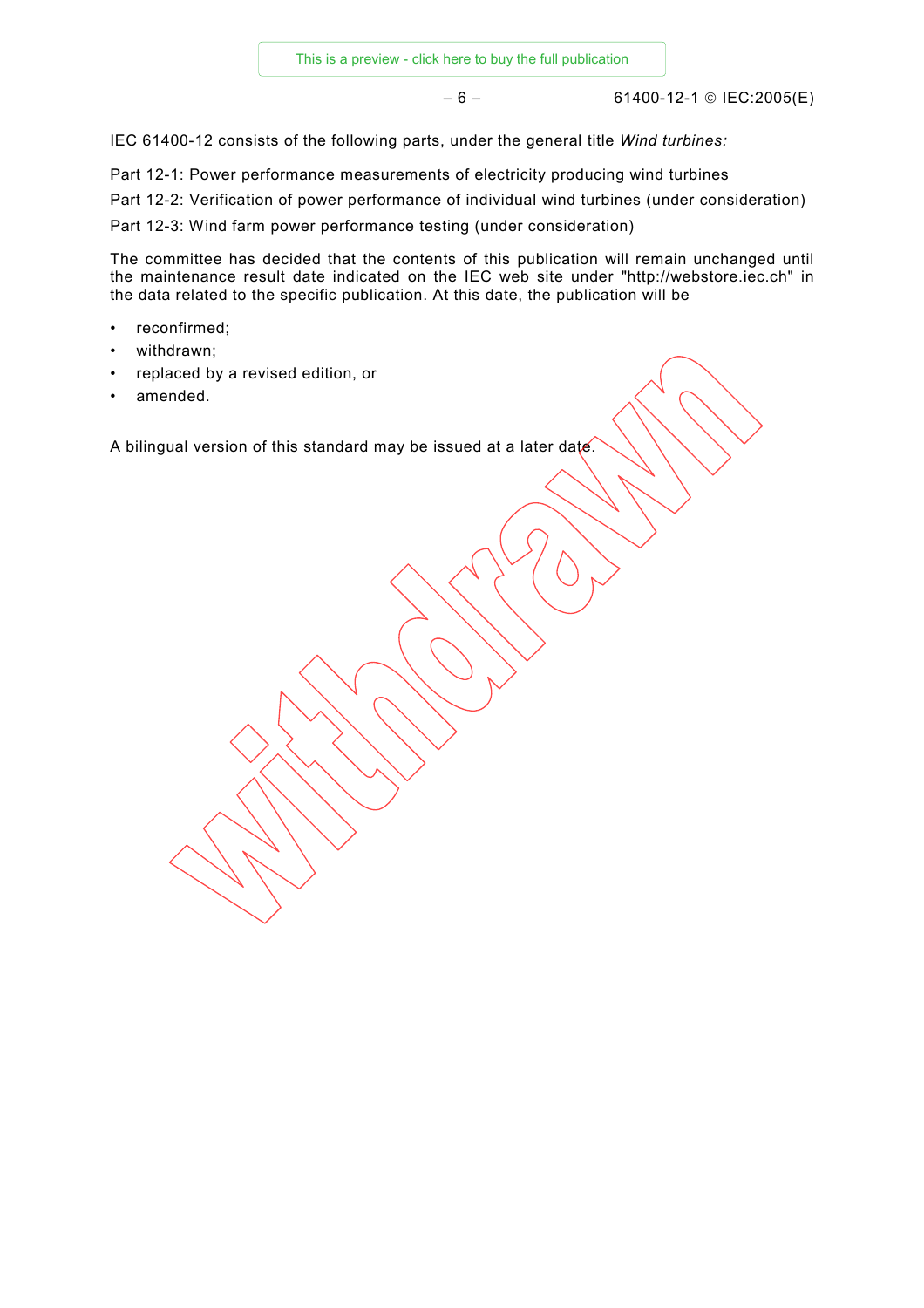61400-12-1 © IEC:2005(E) – 7 –

#### INTRODUCTION

The purpose of this part of IEC 61400 is to provide a uniform methodology that will ensure consistency, accuracy and reproducibility in the measurement and analysis of power performance by wind turbines. The standard has been prepared with the anticipation that it would be applied by:

- a wind turbine manufacturer striving to meet well-defined power performance requirements and/or a possible declaration system;
- a wind turbine purchaser in specifying such performance requirements;
- a wind turbine operator who may be required to verify that stated, or required, power performance specifications are met for new or refurbished units;
- a wind turbine planner or regulator who must be able to accurately and fairly define power performance characteristics of wind turbines in response to regulations or permit requirements for new or modified installations.

This standard provides guidance in the measurement, analysis, and reporting of power performance testing for wind turbines. The standard will benefit those parties involved in the manufacture, installation planning and permitting, operation, utilization, and regulation of wind turbines. The technically accurate measurement and analysis techniques recommended in this standard should be applied by all parties to ensure that continuing development and operation of wind turbines is carried out in an  $atm \rho s'$  phere of consistent and accurate communication relative to environmental concerns. This standard presents measurement and reporting procedures expected to provide accurate results that can be replicated by others. Meanwhile, a user of the standard should be aware of differences that arise from large variations in wind shear and turbulence, and from the chosen criteria for data selection. Therefore, a user should consider the influence of these differences and the data selection criteria in relation to the purpose of the test before contracting the power performance measurements.

A key element of power performance testing is the measurement of wind speed. This standard prescribes the use of cup anemometers to measure the wind speed. This instrument is robust and has long been regarded as suitable for this kind of test. Even though suitable wind tunnel calibration procedures are adhered to, the field flow conditions associated with the fluctuating wind vector, both in magnitude and direction, will cause different instruments to potentially perform differently.

Tools and procedures to classify cup anemometers are given in Annexes I and J. However there will always be a possibility that the result of the test can be influenced by the selection of the wind speed instrument. Special care should therefore be taken in the selection of the instruments chosen to measure the wind speed.